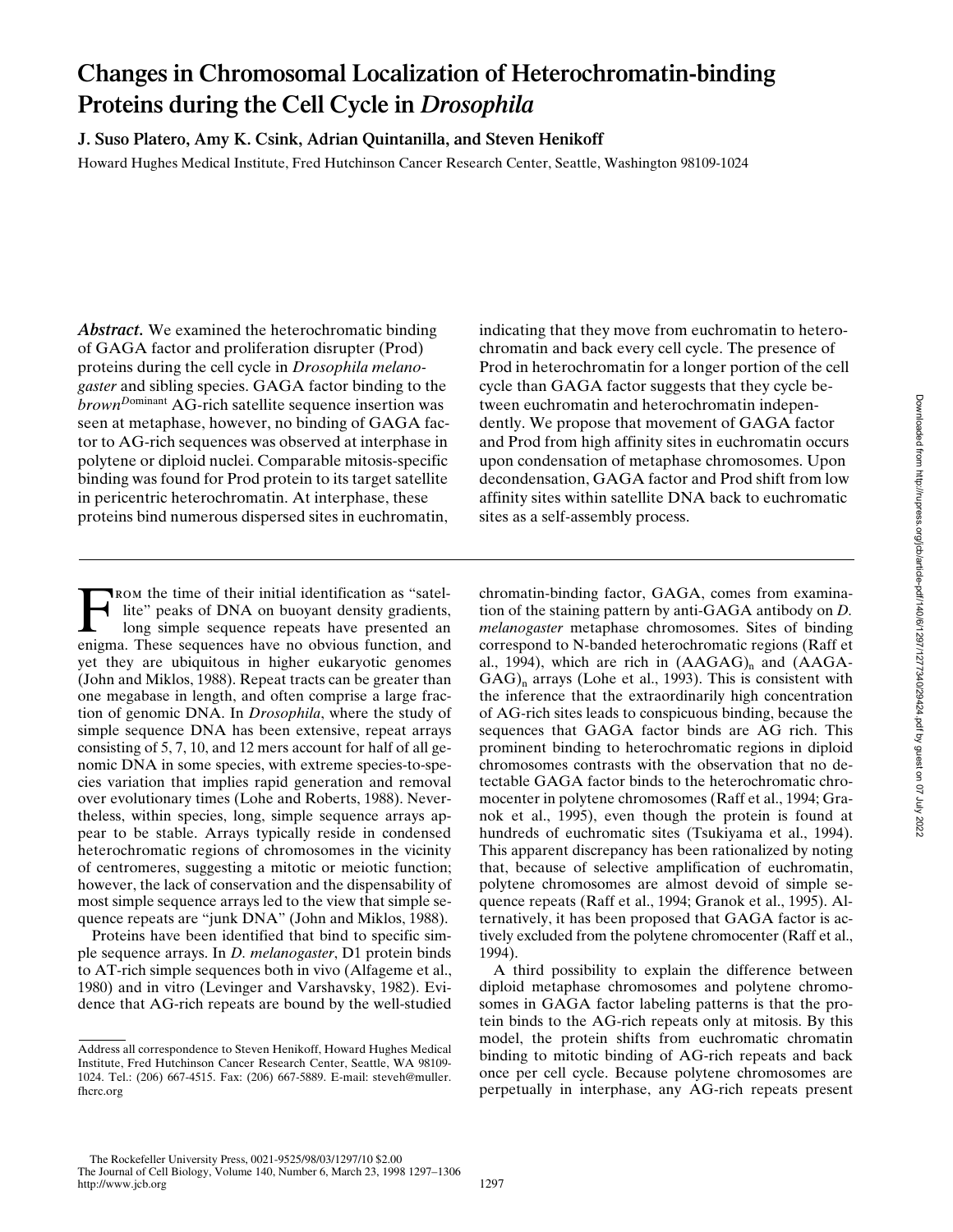would not be expected to bind GAGA factor. Here we distinguish these models with the use of a heterochromatic insertion of AG-rich repeats, *brown<sup>Dominant</sup>* (*bw<sup>D</sup>*),<sup>1</sup> which we show has a substantial number of AG-rich repeats in polytene chromosomes. We confirm that N band–specific binding of GAGA factor is to the AG-rich repeat (AA- $GAG<sub>n</sub>$ , and also demonstrate that this specificity is limited to mitotic chromosomes. Comparable results were obtained for proliferation disrupter (Prod) protein, a putative gene regulator thought to bind to a different satellite repeat (Torok et al., 1997).

## *Materials and Methods*

#### *Cytology*

Orcein and DAPI (4,6-diamidino-2-phenylindole) staining were done as described by Ashburner (1990). Fluorescence in situ hybridization (FISH) oligonucleotide probes  $([AAGAG]_{7-10}$ ,  $[AACAC]_{7-10}$ ,  $[AATAACA-$ TAG]5, [GGTCCCGTACT]4) were labeled according to Marshall et al. (1996). In situ hybridizations were performed according to Csink and Henikoff (1996) except that washes and hybridizations were done at  $25^{\circ}$ C for (AATAACATAG)<sub>5</sub>. The 5' and 3' probes for *brown* were labeled by PCR using Dig-11–dUTP and Biotin-16–dUTP, respectively, where a 912-bp 5' product was amplified using 5'-GTAGGAGCCCAGGACGAA-CAA-3' and 5'-CCCCAGACTCATCATTAGACC-3', and a 1,019-bp 3' product using 5'-GCATTTGAACTACATTTGAGC-3' and 5'-AAGGT-GAGTAAGGGGTGGATA-3' primers. The 5' product corresponds to a site that is 5-kb upstream of the start of transcription of the *brown* gene, and the 3' product corresponds to a site that is 1-kb downstream of the polyadenylation (poly[A]-)addition site. The ratio of the hybridization level of the  $bw^D$  insertion to that in pericentric regions of a  $bw^D/bw^D$  diploid metaphase nucleus was calculated using the NIH Image (W. Rasband, National Institutes of Health, Bethesda, MD) analysis program.

For antibody detection we followed the method of Platero et al. (1995). Larval brains were incubated for 10 min in 0.5% Na citrate before formaldehyde fixation. The dilution of the primary antibodies was: 1:250 for the rabbit anti–heterochromatin protein 1 (HP1), 1:150 for rat anti-GAGA, and 1:5,000 for rabbit anti-Prod. Simultaneous detection of antibody and probe was done by successive application of FISH and antibody staining protocols preceded by a 2-min, 2% formaldehyde fixation step. For FISH (Csink and Henikoff, 1996), the acetylation and ribonuclease steps were omitted and pre- and post-hybridization washes were done at room temperature. After mounting and examination, coverslips were removed with acetone, and slides were immersed in TBST buffer of Platero et al. (1995) for antibody staining and detection after their procedure.

For bromodeoxyuridine (BrdU) labeling, wild-type third instar larvae were fed for 4.5 h with food containing 1 mg/ml of BrdU, and detected according to Ashburner (1990) using anti–BrdU-FITC (Boehringer Mannheim Corp., Indianapolis, IN). For aphidicolin uptake, early third instar larval brains were dissected in ringers solution and incubated at  $22^{\circ}$ C for 7 h in D22 *Drosophila* medium supplemented with 20 mM Hepes, pH 6.6 (Ashburner, 1990), in the presence or absence of 400  $\mu$ g/ml aphidicolin (Calbiochem-Novabiochem Corp., La Jolla, CA). BrdU was added after 5 h of incubation. Brains were then incubated for 5 min in 0.5% sodium citrate, followed immediately by the antibody staining procedure.

#### *Blot Hybridization Analysis*

DNA extractions, Southern analyses, gel electrophoresis, and slot blots were done according to standard procedures (Ausubel et al., 1994). A PhosphorImager (Molecular Dynamics, Inc., Sunnyvale, CA) was used to quantify slot blot images to obtain ratios for each slot between hybridization of (AAGAG)<sub>n</sub> and P1 genomic clone DS03480 (Berkeley Drosophila Genome Project, University of California, Berkeley, CA) used as probes  $(5 - 1)$  hybridization ratio of Table I). Third instar larval salivary glands were

used as polytene tissue and brains and imaginal discs as the source for diploid tissue.

### *Inverse and Direct PCR*

To determine the exact insertion site and insert content of *bwD*, an inverse PCR technique was used (Ochman et al., 1990) with the following modifications. Since there are no restriction sites for at least 20 kb within the insert, genomic DNA was cut with PvuII and the >20-kb fraction was gel purified. This DNA was then sonicated and the 2–2.5-kb fraction was gel purified and treated with Klenow DNA polymerase to make blunt ends. These fragments were circularized by ligation and amplified using divergent primers 5'-CAAGCCCGTGGTGGGTTCATC-3' and 5'-CGGTG-GCGGCTGTTGGCTATG-3' (5' nucleotides 5,322 and 6,587 in GenBank/ EMBL/DDBJ under accession number L23543), then re-amplified using nested primers 5'-CTCCTCGGCCAAGCTGAGTC-3' and 5'-GCCTCT-TCGAGTCGGATAAG-3' (5' nucleotides 5,271 and 6,624) from flanking *brown* sequence. Internal TaqI and AluI restriction sites were cleaved and fragments of 400–600 bp were gel purified and subcloned. Seven separate clones were sequenced. The flanking sequence, insertion site, and insert sequence (sequence data available from GenBank/EMBL/DDBJ under accession number AF047460) agreed in all seven clones, although the sizes of the recovered inserts differed.

For the determination of the 3' junction, the PCR primer 5'-TCAAT-AGTAACCACTGCG-3', located 400 bp 3' from the junction, and the  $(AAGAG)<sub>n</sub>$  oligonucleotide were used in a standard PCR reaction. The product was gel purified and sequenced.

## *Results*

## *Mapping of the bwD Heterochromatic Insertion*

The mutation  $bw^D$  (*brown<sup>Dominant*)</sup> was previously reported to contain large amounts of the simple sequence (AA- $GAG$ <sub>n</sub> inserted near the distal tip of chromosome arm  $2R$ (Csink and Henikoff, 1996; Dernburg et al., 1996). This provides a high concentration of a simple sequence removed from the bulk of heterochromatic repeats that could be exploited for investigation of the N band–specific binding of GAGA factor (Raff et al., 1994). To better ascertain the sequence structure of  $bw<sup>D</sup>$ , first we precisely mapped the mutation.  $bw^D$  was originally reported to be an insertion (Hinton and Goodsmith, 1950; Slatis, 1955), and was later localized to within the coding region of the *brown* gene (Dreesen et al., 1988), which maps to the polytene band 59E1-2 or the interband just distal (Keizer et al., 1989). This mapping of the insertion to 59E1-2 is consistent with the appearance of a dense wedge-shaped region fused to 59E1-2 in  $bw^{D/+}$  heterozygotes (Fig. 1 *A*). The precise location of the insertion was determined by PCR amplification of both junctions. This revealed that the insertion is precise to within a few base pairs, and as a result, it interrupts Gly 577 of the *brown* gene open reading frame (Fig. 2).

It is possible that  $bw^D$  is not a simple insertion, but involves a more complicated rearrangement (Henikoff et al., 1993; Belyaeva et al., 1997). This was tested by FISH using flanking probes from the *brown* gene region. In polytene chromosomes stained with DAPI, the region on the distal side of 59E1-2 corresponding to  $bw<sup>D</sup>$  fails to stain, as expected for AT-poor sequences (Manzini et al., 1983) (Fig. 1 *B*). This DAPI-dark region is closely flanked by the 5' probe on the distal side and by the  $3'$  probe on the proximal side (Fig. 1 *C*). Because all of the extra DNA appears to lie between the two probes, we conclude that  $bw<sup>D</sup>$  is a simple insertion.

Sequencing through both  $5'$  and  $3'$  junctions revealed

<sup>1.</sup> *Abbreviations used in this paper*: *bwD*, *brownDominant*; PEV, positioneffect variegation; Prod, Proliferation disrupter; DAPI, 4,6-diamidino-2-phenylindole; FISH, fluorescence *in situ* hybridization; HP1, heterochromatin protein 1; BrdU, bromodeoxyuridine; *Trl*, *Trithorax-like*.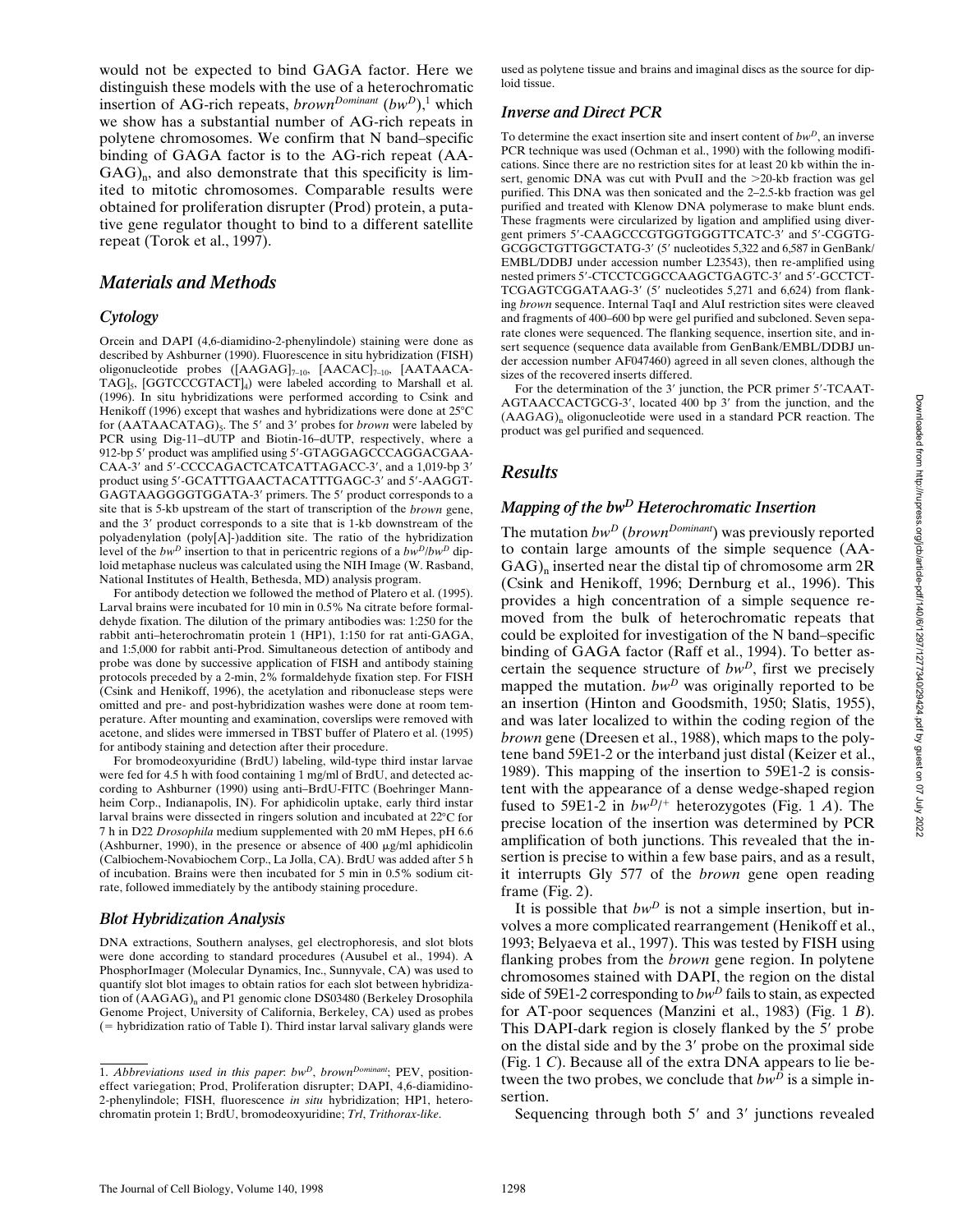

*Figure 1.* Cytological characterization of *bwD*. (*A*) Orcein staining of third instar salivary gland polytene chromosomes from *bwD*/ <sup>1</sup>. (*B*) DAPI staining of *bwD*/*bwD* polytene chromosomes. (*C*) FISH of the same chromosome as in *B*, hybridized with probes to the 5' side (*green*) and to the 3' side (*red*) of the *brown* gene. (*D*) FISH with an (AA- $GAG<sub>n</sub>$  probe (*red*) of the same chromosome as in *B.* Arrows point to the *bwD* insertion.

that canonical  $(AAGAG)$ <sub>n</sub> repeats were predominantly present at both boundaries (Fig. 2). It was previously reported that there are few if any restriction sites extending inwards from either end of the insertion (Henikoff et al., 1993). We extended this restriction analysis of *bwD* using *brown* gene–specific probes, digesting with a battery of 13 six-base and 8 four-base cutter endonucleases and failed to detect any sites for  $\sim$ 20-kb inwards from the boundary (data not shown). This uninterrupted simple sequence appears to extend for 700 kb or more from both ends, because no sites were detected after digestion with EcoRI, EagI, and AvrII six-base cutter endonucleases, and electrophoresis on pulsed field gels (data not shown; Sabl, 1996). The existence of uninterrupted simple sequence DNA at both ends of the insertion argues against a transposon-mediated insertion event.

## *AAGAG Repeats Are Abundant in bwD Relative to the Chromocenter of Polytene Nuclei*

To determine the proportion of  $(AAGAG)$ <sub>n</sub> in  $bw^D$  relative to that in pericentric heterochromatin, we measured their amounts in diploid metaphase chromosomes of larval brains by comparing their relative hybridization intensities. These measurements indicated that the number of  $(AAGAG)$ <sub>n</sub> repeats in a single  $bw<sup>D</sup>$  insertion is 17  $\pm$  2% of that found in a haploid genome of wild-type females. Lohe et al. (1993) estimated the total amount of (AA- $GAG$ <sub>n</sub> in females to be 8 Mb, so that the total amount of  $(AAGAG)_n$  in  $bw^D$  is  $\sim$ 1.5 Mb, which is similar to the estimated size of simple sequence DNA obtained from pulsed



*Figure 2. bwD–brown* junctions. The coding sequence around *bwD* is depicted, corresponding to nucleotides 1,984–2,007 of Dreesen et al. (1988) and the insertion ends are shown above.

field gel analysis. We also examined the distribution of  $(AAGAG)<sub>n</sub>$  in  $bw<sup>D</sup>$  polytene nuclei, where all of the pericentric and *Y* heterochromatin coalesces into a chromocenter. As expected from the extreme underrepresention of simple sequence repeats in polytene nuclei, almost no labeling of the chromocenter was seen using an (AA-GAG)<sub>n</sub> probe (Fig. 3, A and *C–D*). Surprisingly, we found prominent hybridization at the DAPI-dark region in *bwD* (Figs. 1 *D*, and 3, *A–B*).

Two hypotheses can account for the labeling pattern of  $bw^D$  polytene nuclei: either the  $(AAGAG)$ <sub>n</sub> in the  $bw^D$  insertion is more fully replicated or its accessibility to probe is greater at  $bw<sup>D</sup>$  than at the chromocenter. To distinguish these hypotheses, we measured amounts of  $(AAGAG)_{n}$ from  $bw^D$  homozygotes and  $bw^+$  by slot blot analysis in purified DNA of polytene and diploid tissues. We expected that the level of  $(AAGAG)_{n}$  in  $bw^{D}$  diploid tissue would be 17% higher than in  $bw<sup>+</sup>$  (based on hybridization intensity of the *bwD* insertion at metaphase). This minor difference would not be detectable by slot blot analysis, and the small average increase for *bwD* seen in DNA from diploid tissue is not statistically significant (Table I). In contrast, the  $(AAGAG)_{n}$  content of polytene salivary gland DNA from *bwD* was significantly increased. The calculated amount of  $(AAGAG)_{n}$  in the  $bw^{D}$  insertion is  $\sim$ 100% the level in wild type, several-fold more than the additional 17% measured in diploid metaphase chromosomes. Therefore, the heavier labeling at *bwD* than at the chromocenter must be, at least in part, due to higher levels of replication of  $(AAGAG)_{n}$  at the insertion relative to replication of this repeat at the chromocenter.

#### *GAGA Factor Binds to (AAGAG)n-rich Repeats and Is Mitosis Specific*

The ready detection of  $(AAGAG)$ <sub>n</sub> at the  $bw<sup>D</sup>$  insertion makes it possible to test whether GAGA factor binds to this simple satellite sequence in polytene chromosomes. Immunolocalization shows that anti-GAGA antibody decorates numerous euchromatic bands in the vicinity of the *brown* locus, as expected (Tsukiyama et al., 1994), but fails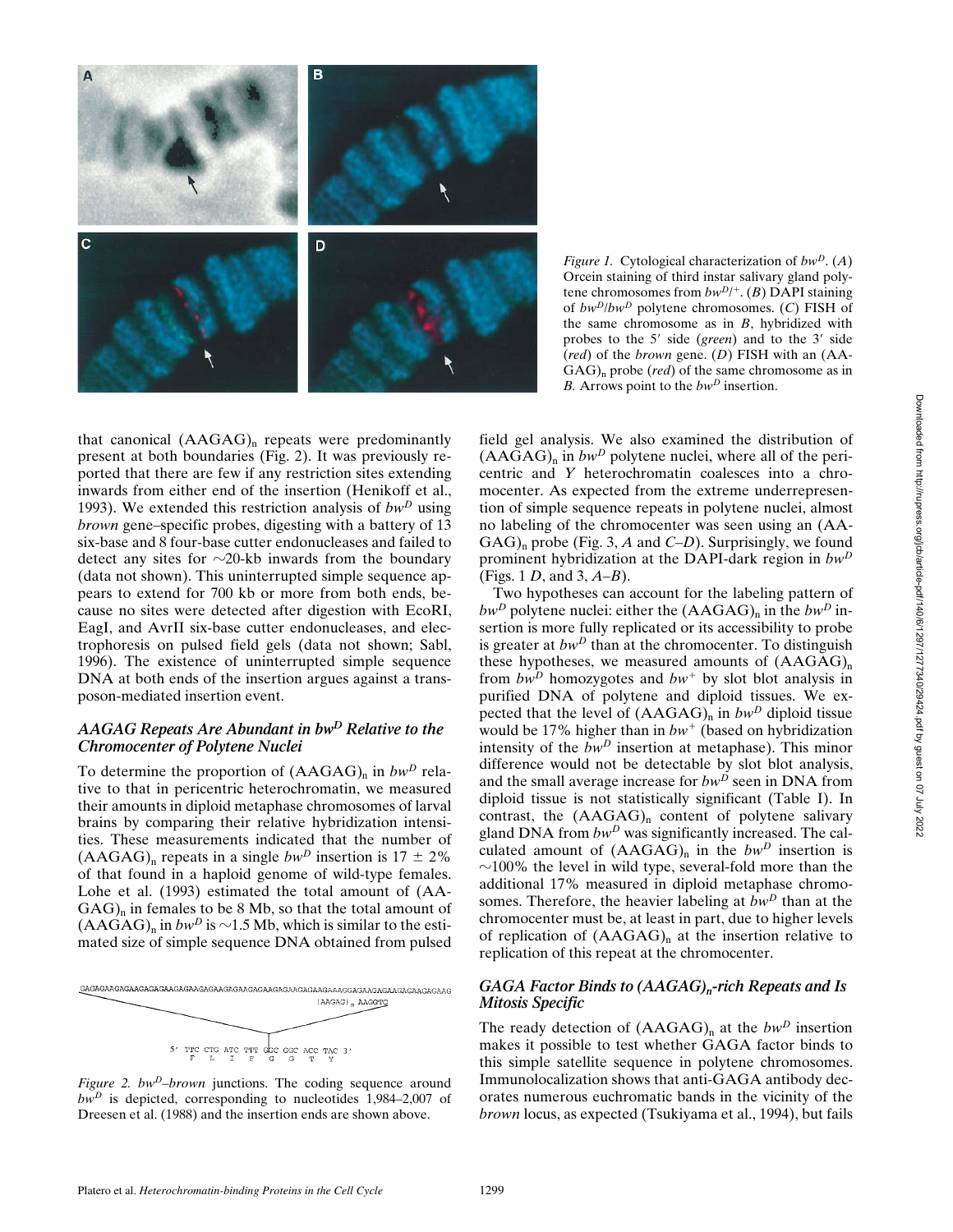

to decorate the DAPI-dark insertion (Fig. 4 *A*). This failure is not a consequence of a lack of accessibility to anti-

body, because in the same nucleus, anti-HP1 antibody prominently decorates the DAPI-dark insertion even more strongly than a previously reported site of HP1 localization at 60A nearby (James et al., 1989).

One possible explanation for the absence of GAGA factor at  $(AAGAG)_n$  of  $bw^D$  in polytene chromosomes is that  $(AAGAG)_n$  is a poor substrate for GAGA factor binding. To test this, we asked whether anti-GAGA antibody decorates the insertion in metaphase chromosomes. In embryos, GAGA factor was reported to be present most prominently in the pericentric regions of chromosome *Y* and *2*, and at lower levels in *X*, *3*, and *4* heterochromatin, consistent with binding to AG-rich repeats (Raff et al., 1994). Our results using larval brains confirm that these patterns are also found for this tissue (Fig. 5 *A*). In addition, larvae homozygous for *bwD* also show GAGA factor binding at the *2*R tips, the region of the *bwD* insertion (Fig. 5 *B*). This indicates that absence of GAGA protein at *bwD*

*Table I. Quantitation of Hybridization by (AAGAG)<sub>n</sub> Probes* 

| Nuclei   | Genotype | Hybridization ratio | $bw^D/bw^{+*}$ |  |
|----------|----------|---------------------|----------------|--|
| Diploid  | $^+$     | $10.8 \pm 1.7$      |                |  |
| Diploid  | $bw^D$   | $12.5 \pm 3.6$      | 0.16           |  |
| Polytene | $^+$     | $1.3 \pm 0.13$      |                |  |
| Polytene | $bw^D$   | $2.6 \pm 0.28$      | 1.0            |  |

\*Relative DNA content was calculated by subtracting the wild-type value from that for *bwD* and normalizing to wild type. For diploid cells, the difference in hybridization levels is not significant ( $P < 0.3$ ), and for polytene cells, the difference is highly significant ( $P < 0.0001$ ).

*Figure 3.* FISH with an (AAGAG)<sub>n</sub> probe (*red*) hybridized to a polytene nucleus carrying *bwD* stained with DAPI (*blue*). (*A*) The entire polytene nucleus. (*B*) Region of *bwD*. Arrow points to the insertion. (*C*) Second and fourth chromosome heterochromatin. (*D*) *X* and third chromosome heterochromatin.

in polytene chromosomes is not because this insertion is a poor substrate for GAGA factor binding.

It appears that the substrate for GAGA factor binding to  $bw^D$  is  $(AAGAG)$ <sub>n</sub> and not a different AG-rich repeat. The  $(AAGAGAG)$ <sub>n</sub> satellite is repeated for the GAGA factor consensus sequence (Granok et al., 1995), but this simple sequence is absent from *X* and *3* heterochromatin (Lohe et al., 1993), sites that are decorated by anti-GAGA antibody (Fig. 5  $A$ ). Because  $(AAGAG)_{n}$  is the only known simple sequence array that both contains GAGA factor–binding sites and shows the observed pattern of binding, we conclude that GAGA factor binding is primarily to  $(AAGAG)_{n}$ -rich repeats in the  $bw^{D}$  insertion.

To confirm that  $(AAGAG)$ <sub>n</sub> repeat blocks are substrates for GAGA factor binding, we compared the distribution of  $(AAGAG)_{n}$  (Lohe and Brutlag, 1987; Lohe and Roberts, 1988) (Table II) to GAGA factor binding (Fig. 5) in larval brains of sibling species. A perfect correlation was found. Both  $(AAGAG)$ <sub>n</sub> hybridization and GAGA factor binding are confined to the *X* and *Y* chromosomes in *Drosophila simulans* (Fig. 5 *C*), and to the *Y* chromosome in *D. mauritiana* (Fig. 5 *D*). Therefore, sibling species that diverged from *D. melanogaster* only 2–3 million years ago (Powell, 1997) lack both AG-rich repeats and GAGA factor binding to mitotic chromosomes. A similar result was reported for *D. virilis* (Raff et al., 1994), which diverged from *D. melanogaster* 30–60 million years ago.

The presence of GAGA factor bound to  $(AAGAG)_{n}$  at *bwD* in metaphase diploid chromosomes but its absence in interphase polytene chromosomes suggests that binding to  $(AAGAG)$ <sub>n</sub> is confined to mitosis. Alternatively, there might be some special feature of salivary gland polytene chromosomes that excludes GAGA factor binding (Raff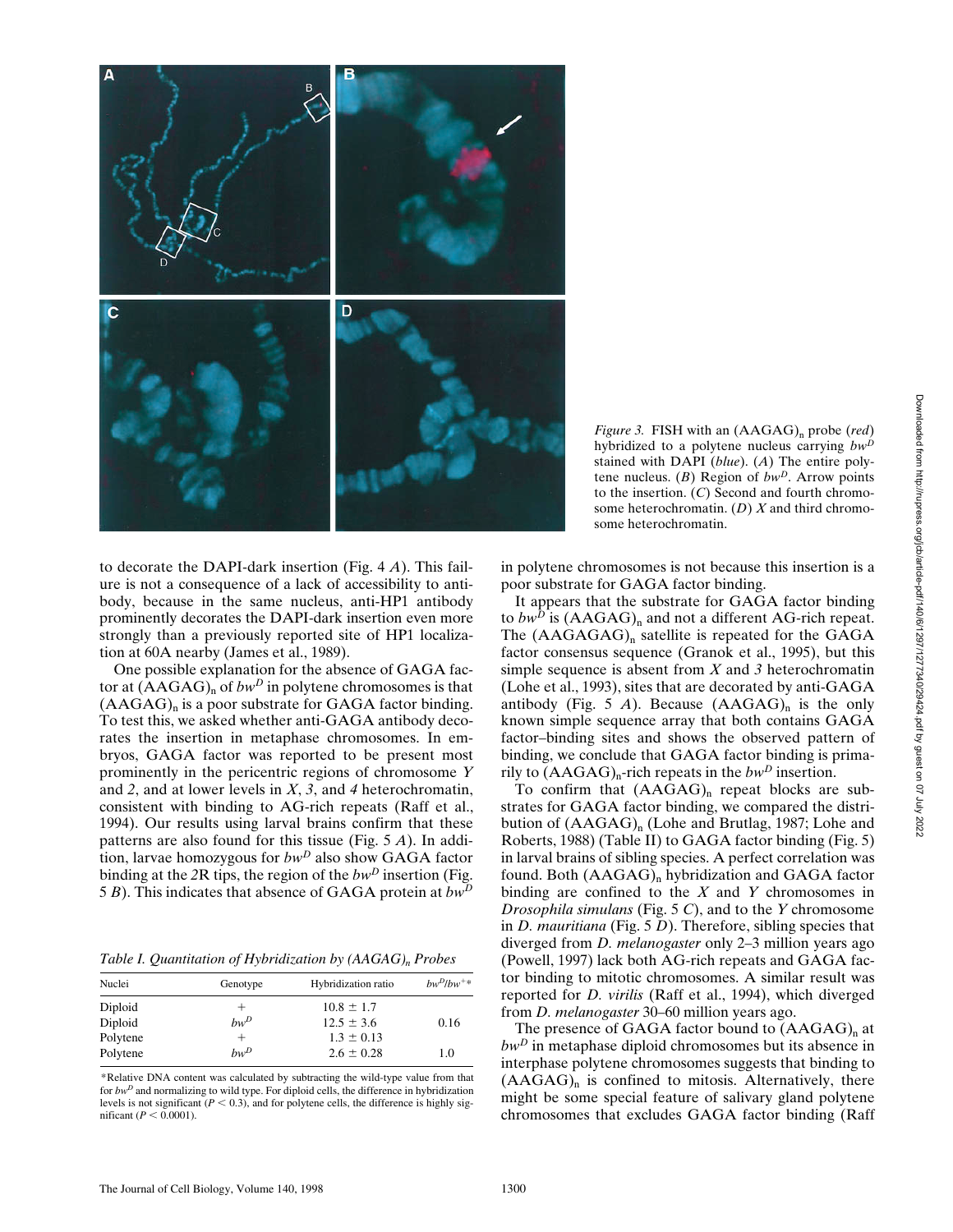

*Figure 4.* HP1 but not GAGA factor is present at *bwD* in polytene chromosomes. (*A*) Tip of the *2*R polytene chromosome carrying the *bwD* insertion (*arrow*) stained with DAPI (*blue*) and labeled with anti-GAGA (*red*). (*B*) Same chromosome as in *A*,

et al., 1994). To test this, we asked whether GAGA factor binding to  $(AAGAG)$ <sub>n</sub> occurs in diploid interphase chromosomes. In interphase nuclei from larval brains, anti-GAGA antibody predominantly shows a granular pattern, which we interpret as binding to dispersed euchromatic sites (Fig. 6 *B*). When these nuclei are probed with (AA-GAG)<sub>n</sub>, a clumpy pattern of labeling is seen (Fig. 6 *D*). Superimposition of the images reveals that the prominent clumps of  $(AAGAG)_{n}$  labeling fall into holes of GAGA factor localization (Fig. 6, *A* and *B*, *arrow*). Lack of anti-GAGA binding in these holes is not a consequence of a lack of accessibility to antibody, because anti-HP1 appears to fill the holes (Fig. 6, *E* and *F*). We conclude that interphase polytene and diploid nuclei are similar in showing predominantly euchromatic GAGA factor binding.

#### *Prod Binding Pattern Is Analogous to That of GAGA Factor*

The unexpected absence of GAGA factor in the region of  $(AAGAG)$ <sub>n</sub> repeats in interphase nuclei prompted us to investigate the cell cycle binding specificity of Prod, which displays analogous polytene and metaphase localization patterns (Torok et al., 1997). Like GAGA factor, Prod labels  $\sim$ 400 euchromatic sites, but is excluded from the chromocenter in polytene chromosomes, and shows a restricted pattern of heterochromatin binding at metaphase. Torok et al. (1997) speculated that the sites of anti-Prod binding correspond to locations of  $(AATAACATAG)_{n}$ satellite repeats in *D. melanogaster* (Lohe et al., 1993).



labeled with anti-HP1 (*green*). (*C*) Superimposition of *A* and *B. Figure 5.* GAGA factor distribution on metaphase chromosomes of third instar larval brains of *bwD* and sibling *Drosophila* species. (*A*) Chromosomes from wild-type *D. melanogaster.* (*B*) *D. melanogaster* chromosomes homozygous for the *bwD* insertion. One tip of each second chromosome, at the bottom, is labeled. (*C*) Chromosomes from *D. simulans* males. (*D*) Chromosomes from *D. mauritiana* males. DAPI staining is shown in white and anti-GAGA labeling is shown in red.

Support for this hypothesis comes from examination of anti-Prod binding in brains of the closely related species *D. simulans* and *D. mauritiana. D. simulans* was shown to lack the  $(AATAACATAG)<sub>n</sub>$  satellite (Lohe and Brutlag, 1987), and we find that *D. mauritiana* also lacks this satellite (Table II). Consistent with the hypothesis that Prod binds to  $(AATAACATAG)_{n}$ , anti-Prod fails to label metaphase chromosomes of both *D. simulans* and *D. mauritiana* (Fig. 7).

Anti-Prod binding in larval brains is localized to chromosome *2* and *3* pericentric heterochromatin in metaphase chromosomes of *D. melanogaster* (Fig. 8 *A*), similar to

*Table II. Chromosomal Localization of Satellite DNAs in Drosophila melanogaster and Sibling Species*

|                 | AATAACATAG |       | AAGAG GGTCCCGTAGT | AACAC |
|-----------------|------------|-------|-------------------|-------|
| D. melanogaster | 2h.3h      | all h | 3h                | 2h, Y |
| D. simulans     | none       | Xh. Y | 2h.3h             | none  |
| D. mauritiana   | none       | Y     | 2h.3h             | none  |
|                 |            |       |                   |       |

Xh, 2h, and 3h refer to X, second, and third chromosome pericentric heterochromatin, respectively. A dodecasatellite ([GGTCCCGTACT]4) probe (Carmena et al., 1993) provided a positive hybridization control, and an (AACAC)<sub>n</sub> probe (Marshall et al., 1996) provided a negative hybridization control for *D. simulans* and *D. mauritiana.*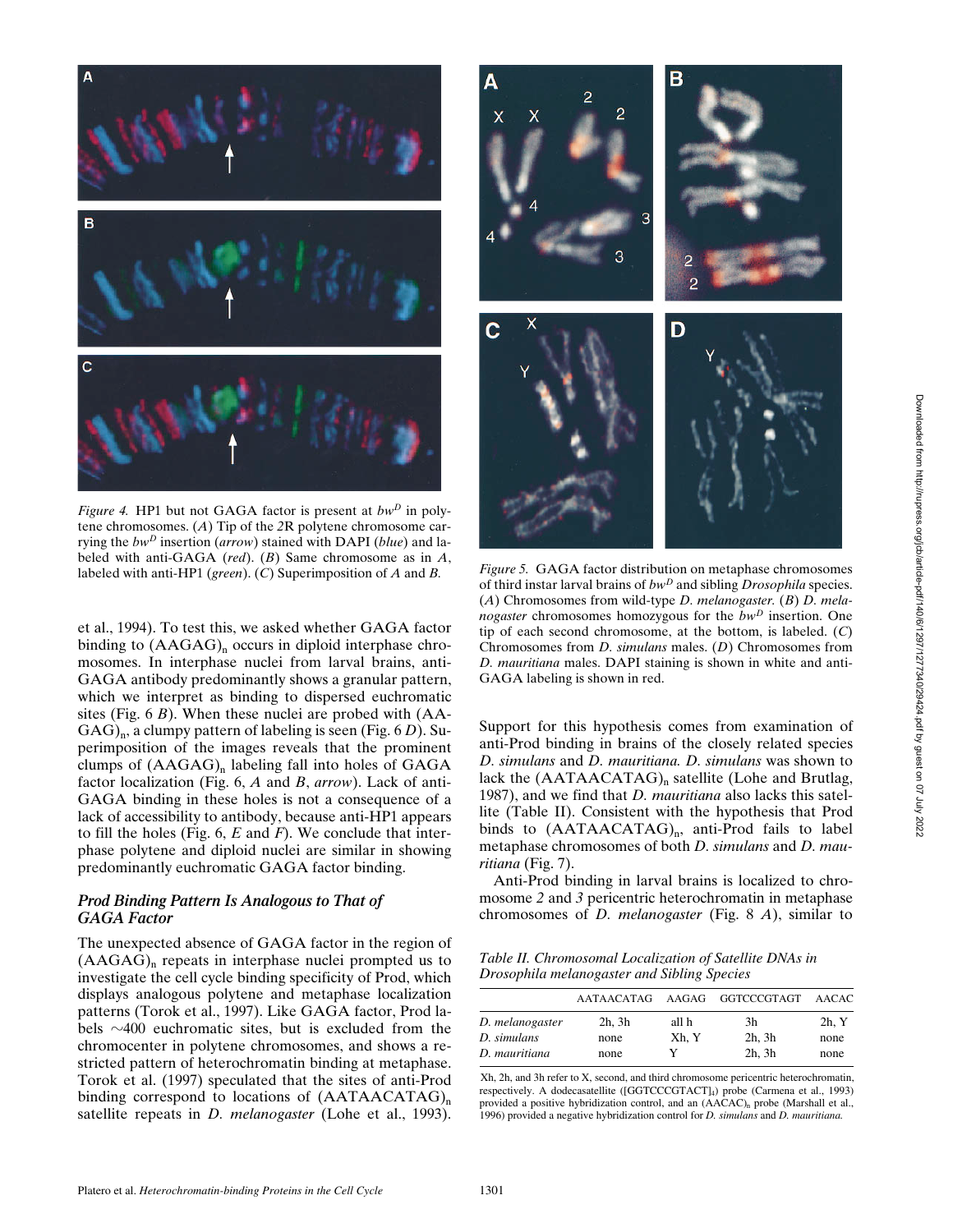

*Figure 6.* GAGA factor, HP1, and  $(AAGAG)$ <sub>n</sub> localization in interphase nuclei of third instar larval brains. The different panels show the same field. (*A*) Composite showing nuclei stained with DAPI (*blue*), labeled with anti-GAGA (*green*), and hybridized with an (AA-GAG)n probe (*red*). (*B*) Localization of anti-GAGA. (*C*) DAPI staining. (*D*) Localization of (AAGAG)n. (*E*) Composite showing DAPI (*blue*), anti-HP1 (*green*) and  $(AAGAG)_{n}$ (*red*). (*F*) Localization of anti-HP1. The near absence of anti-HP1 labeling of DAPI-bright regions (compare *C* to *F*) may indicate either that HP1 is sparse in AT-rich heterochromatin or that fixation caused preferential loss of HP1 from these arrays perhaps because of the ease of denaturation of AT-rich DNA.

what was reported for embryos (Torok et al., 1997). However, in the majority of interphase nuclei, a granular pattern is seen (Fig. 7, *left panel*; Table III), comparable to our results with GAGA factor. We interpret this granular pattern as predominantly euchromatic binding. This interpretation is supported by the pattern of anti-Prod staining to *D. simulans* and *D. mauritiana* brain interphase nuclei: these species, which lack  $(AATAACATAG)$ <sub>n</sub>, display an exclusively granular pattern (Fig. 7).

Even though the majority of *D. melanogaster* interphase nuclei display a euchromatic anti-Prod pattern, 39% of nuclei display one or a few intense spots (Fig. 9; and Table III [total Prod spots/total nuclei =  $39\%$ ]). Indeed, only 11% of nuclei bound by GAGA factor show intense spots (total GAGA spots/total nuclei =  $11\%$ ). These intense GAGA spots occur in 90% of nuclei that also show intense Prod spots. The presence of intense spots in *D. melanogaster* interphases but their absence in sibling species that lack the corresponding satellites suggests that the spots represent interphase binding of GAGA factor and Prod to their satellite targets. Direct evidence that these intense spots occur

at satellite targets comes from examining *D. melanogaster* brain tissues labeled by FISH with  $(AATAACATAG)_{n}$ and stained with anti-Prod. These probes colocalize in metaphase chromosomes and in interphase nuclei that display intense anti-Prod spots (Fig. 8), thus confirming the supposition of Torok et al. (1997) that Prod is targeted to  $(AATAACATAG)$ <sub>n</sub>-rich repeats.

## *Cell Cycle Dependence of Protein Binding to Satellite*

The most likely explanation for the appearance of intense interphase spots is that they are either precursors or remnants of the satellite spots seen at mitosis. To determine if interphase spots are associated with mitotic events, larvae were fed the thymidine analogue BrdU before dissection of their brains, and the incorporation of BrdU was used to determine which nuclei had recently undergone S phase (Table III). Of the 26 interphase nuclei with intense spots of both GAGA factor and Prod, 23 ( $\sim$ 90%) were labeled with BrdU, indicating recent passage through S phase. This compares with only 35% of nuclei overall that have



*Figure 7.* Prod localization in third instar larval brain nuclei from *Drosophila* sibling species. DAPI staining is shown in blue and anti-Prod labeling in yellow. The arrows point to nuclei that are magnified at lower right.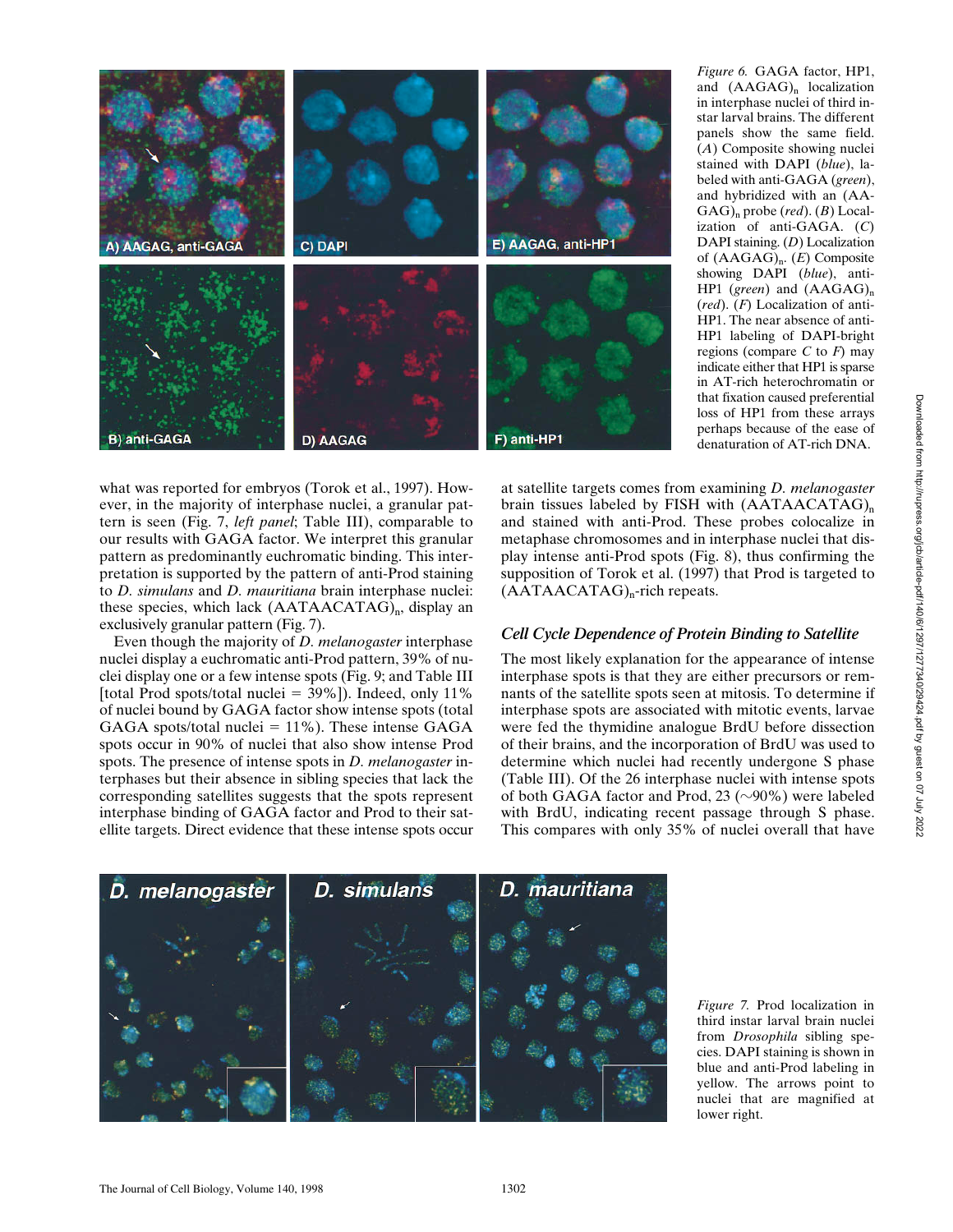

*Figure 8.* Colocalization of  $(AATAACATAG)$ <sub>n</sub> and Prod.  $(A)$ Anti-Prod staining (*green*). (*B*) (AATAACATAG)<sub>n</sub> FISH localization (*red*). (*C*) Composite. Blue indicates DAPI staining.

incorporated BrdU. Therefore, intense spots are seen exclusively in nuclei that have passed through S phase during the BrdU incorporation period, consistent with these spots appearing preferentially just before or just after mitosis. The fact that  $\sim$ 75% of the nuclei showing intensely labeled anti-Prod spots showed no intensely labeled anti-GAGA spots (Table III) suggests that heterochromatic Prod binding encompasses more of the cell cycle than heterochromatic GAGA factor binding.

We performed an experimental test of mitotic-specific protein binding to satellite by inhibiting progression through the cell cycle and asking whether this interfered with binding. Larval brains were incubated in the presence of BrdU and aphidicolin, a DNA polymerase inhibitor (Schubiger and Edgar, 1994), and examined for anti-Prod

*Table III. Protein Localization and BrdU Incorporation*

| BrdU      | GAGA granular |            | <b>GAGA</b> spots |            |       |
|-----------|---------------|------------|-------------------|------------|-------|
|           | Prod granular | Prod spots | Prod granular     | Prod spots | Total |
| Unlabeled | 125           | 42         | O                 | 3          | 170   |
| Labeled   | 34            | 34         |                   | 23         | 93    |
| Total     | 159           | 76         |                   | 26         | 263   |

Numbers of nuclei counted are shown.

and anti-BrdU staining. With anti-Prod, an exclusively granular pattern without intense spots was seen (Fig. 10 *C*); in contrast, control brains incubated without the inhibitor showed both a granular pattern and intense spots (Fig. 10 *A*). The inhibitor effectively prevented progression through the cell cycle because no anti-BrdU staining was seen (Fig. 10 *D*), whereas control brains showed anti-BrdU staining (Fig. 10 *B*). Therefore, the appearance of intense Prod spots requires progression through the cell cycle.

## *Discussion*

## *Cytological Appearance of bwD*

Our characterization of the  $bw<sup>D</sup>$  insertion in salivary gland chromosomes has identified it as orcein staining and DAPIdark chromatin fused to the 59E1-2 band. In a recent cytological study of  $bw<sup>D</sup>$ , the insertion was seen to lie just distal of the 59E1-2 band under conditions that reduce heterochromatin condensation (Belyaeva et al., 1997). The *brown* gene had been previously mapped to the distal edge of the 59E1-2 band or the adjacent interband (Keizer et al., 1989). These cytological observations are consistent with our FISH mapping and sequencing of the junctions, which suggest that *bwD* is a simple insertion into the *brown* coding region.

The *bw<sup>D</sup>* insertion displays heterochromatic properties in polytene chromosomes: in the Belyaeva et al. (1997) study,  $bw^D$  was found to retain orcein staining characteristic of  $\alpha$ -heterochromatin and to bind anti-HP1 (Fig. 4 *B*). They inferred that the size of the *bwD* insertion in polytene chromosomes is small relative to its size in diploid metaphase chromosomes and suggested that this is because of an underrepresentation in polytene chromosomes. This suggestion is consistent with our molecular mapping and cytological quantitation, which leads to an expected size of  $\sim$ 1–2 Mb, or on the order of a Bridges division on the polytene map. Among models for underrepresentation, the frozen fork model predicts a gradient of decreasing DNA density due to the stalling of polymerases transiting into simple sequence repeats (Laird et al., 1974). This is inconsistent with the lack of any constriction at the site of  $bw$ <sup>D</sup>, evident from both Belyaeva et al. (1997) and the present work. No gradient is predicted by excision (Spradling, 1993) or copy-choice replication (Henikoff, 1996) models for underrepresentation. This cytological lack of a DNA density gradient agrees with previous molecular evidence that no frozen forks are present between fully replicated and underrepresented regions of polytene chromosomes (Glaser et al., 1992).

Despite apparent polytene underrepresentation at *bwD*, the level of  $(AAGAG)_n$  is several-fold higher than at pericentric regions. A possible explanation for this differential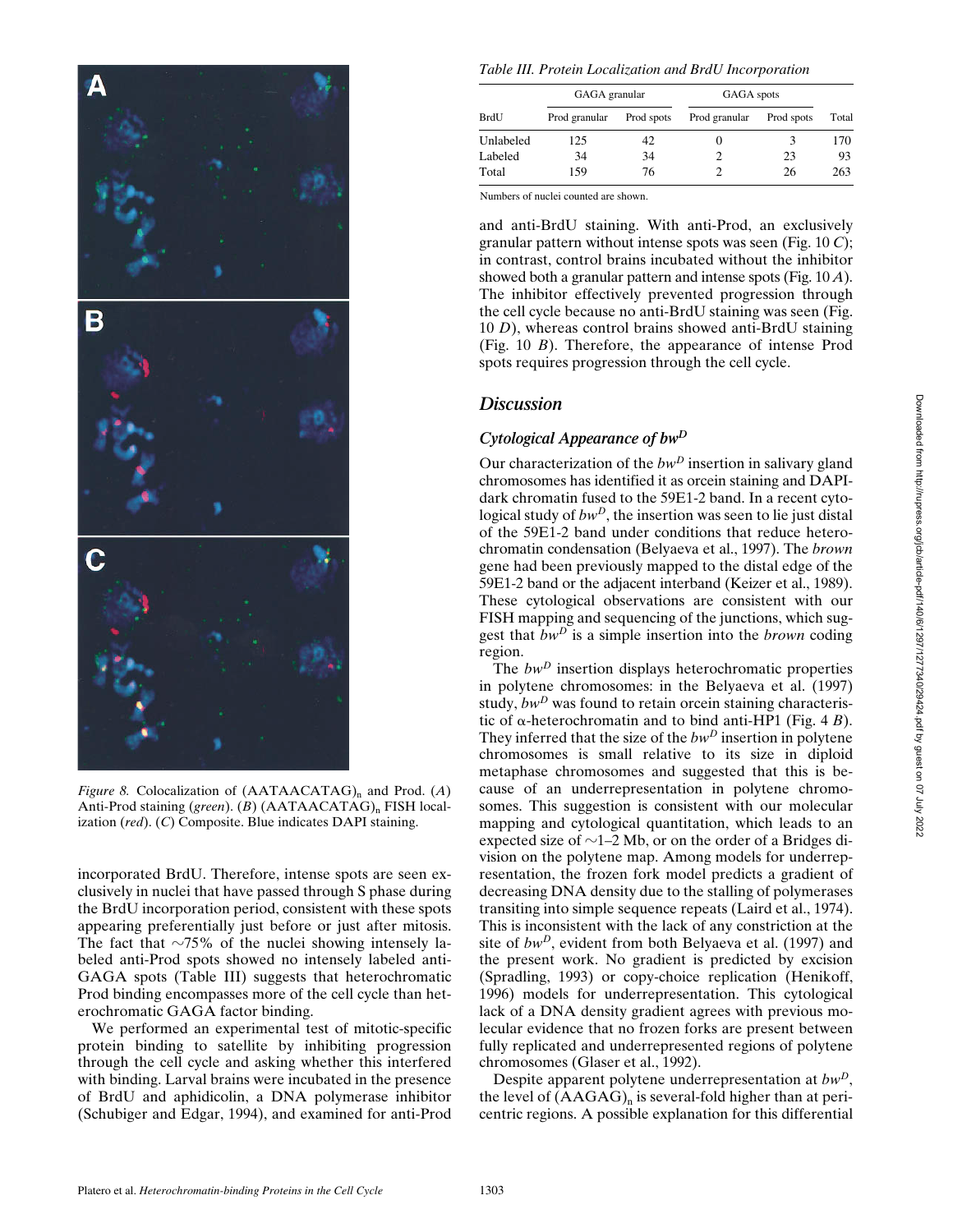

*Figure 9.* Prod and GAGA factor distribution in interphase nuclei. The same field is shown in each panel. (*A*) Anti-Prod staining (*green*). (*B*) Anti-GAGA staining (*red*). One nucleus from each field is magnified below.

behavior is that replication origins in flanking euchromatin are closer to  $(AAGAG)_{n}$  in the  $bw^{D}$  insertion than they would be when  $(AAGAG)_n$  is sandwiched between other blocks of simple sequence DNA in pericentric heterochromatin. Another possibility is that polytenization of euchromatic arms retards association between *bwD* and pericentric heterochromatin along the chromosome. This possibility is consistent with the higher frequency of association between *bwD* and *2*R heterochromatin in diploid nuclei (Csink and Henikoff, 1996; Dernburg et al., 1996) than between *bwD* and the chromocenter in polytene nuclei (Talbert et al., 1994; Belyaeva et al., 1997). Displacement of *bwD* from the heterochromatic compartment would then allow higher euchromatic replication levels.

Together with the evidence that  $bw^{\tilde{D}}$  consists of (AA- $GAG$ <sub>n</sub>, the binding of anti-HP1 to  $bw<sup>D</sup>$  in polytene chromosomes demonstrates that HP1 associates with heterochromatin consisting of simple sequence repeats. The presence of middle repetitive sequences at the chromocenter and chromosome *4* has previously been shown to correspond to the location of anti-HP1 antibody binding (Miklos and Cotsell, 1990). Therefore, HP1 has a broad range of repetitive sequence chromatin substrates.

## *Is There a Mitotic Requirement for GAGA Factor and Prod Binding to Simple Sequence DNA?*

Mutations in both *Trithorax-like* (*Trl*), which encodes GAGA factor, and *prod* cause chromosome condensation defects during cell division, indicating that these genes have essential roles in chromosome packaging (Bhat et al., 1996; Torok et al., 1997). In the case of *prod* mutations, the defects are limited to chromosomal regions where  $(AATAACATAG)$ <sub>n</sub> repeats are located (Torok et al., 1997). These observations suggest that binding of GAGA factor and Prod to their target satellite sequences are essential for normal mitosis. However, not all chromosomes carry these satellites or show binding of GAGA factor or Prod. Moreover, the sibling species *D. simulans* and *D. mauritiana* lack detectable (AATAACATAG)<sub>n</sub> entirely from the genome and lack detectable  $(AAGAG)_{n}$  satellites on their autosomes. Because (AAGAG)<sub>n</sub> in *D. mauritiana* is found only on the *Y* chromosome, females have no detectable  $(AAGAG)_{n}$ . We have shown that binding of GAGA factor and Prod to heterochromatin in mitotic chromosomes of *D. melanogaster, D. simulans*, and *D. mauritiana* corresponds precisely to the location of their target satellite sequences. Therefore, we propose that these proteins are nonessential for chromosome condensation if their target satellites are not present. Conversely, the essentiality of GAGA factor and Prod binding to their target satellites in *D. melanogaster* would reflect a function that has been acquired during expansion of the satellite in the *D. melanogaster* lineage.



*Figure 10.* Anti-Prod and anti-BrdU staining of interphase nuclei in the absence (*A* and *B*) or presence (*C* and *D*) of the DNA inhibitor, aphidicolin. (*A* and *C*) Anti-Prod staining. (*B* and *D*) Anti-BrdU staining. A concentration of nuclei with intense Prod spots is shown in *A*, and the same field is shown in *B*, where BrdU uptake is seen for most nuclei. Only a granular anti-Prod pattern is seen in *C* for aphidicolin-inhibited nuclei that show no BrdU uptake (*D*), even when anti-Prod staining is emphasized as in this example.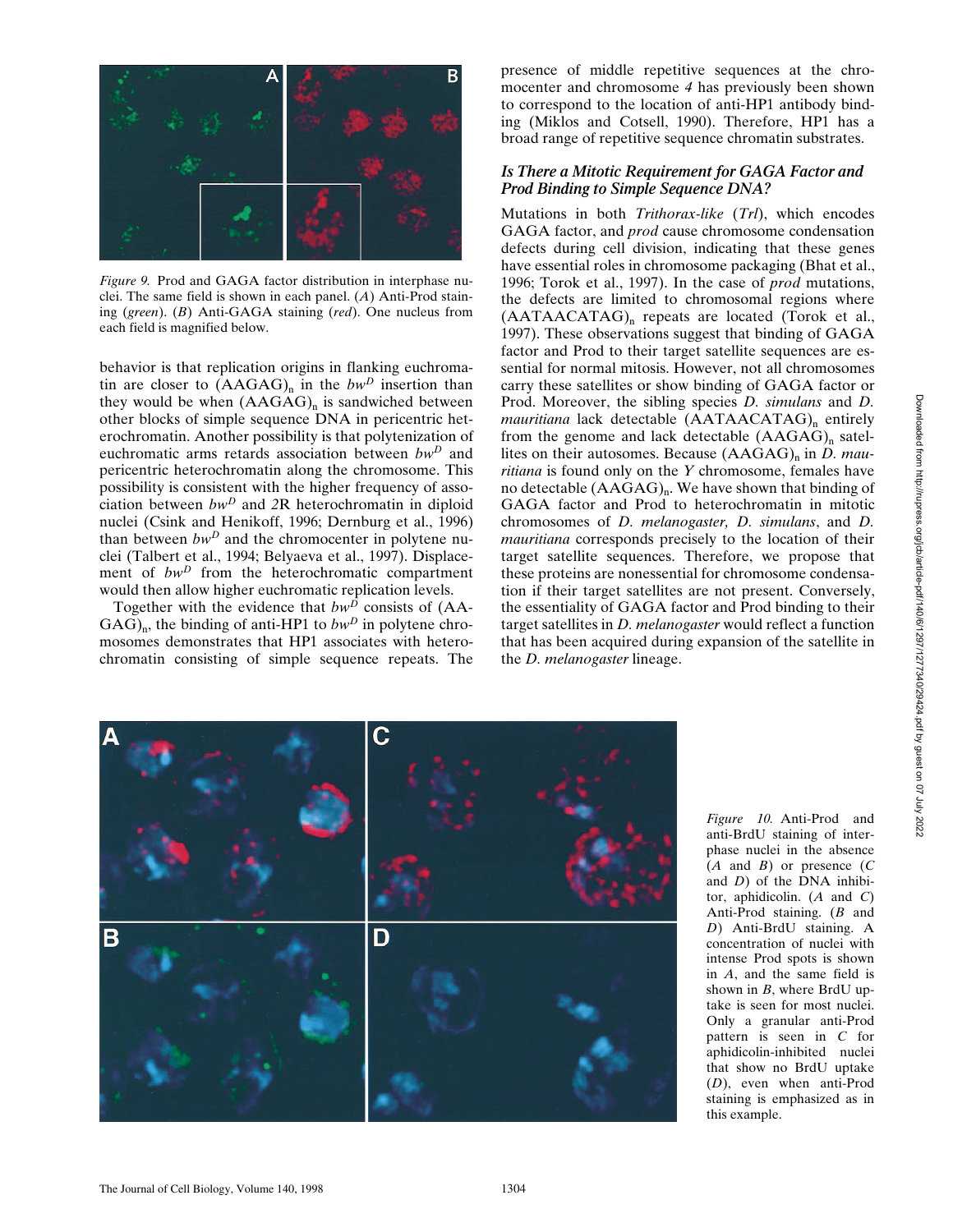## *Dosage-dependent Enhancement of Position-Effect Variegation by Trl Mutations*

The localization of GAGA factor binding to sites in heterochromatin (Raff et al., 1994) was unexpected given that *Trl* mutations are dosage-dependent enhancers of position-effect variegation (PEV), whereas genes for heterochromatic-binding proteins like HP1 are dosage-dependent suppressors of PEV. This finding led to intricate models for enhancement of PEV based on heterochromatic binding of GAGA factor (Granok et al., 1995; Laible et al., 1997). However, the lack of detectable dosage-dependent modification by *Trl* mutations on *bwD*-induced PEV argues against these models (Sass and Henikoff, 1998). Our finding that GAGA factor binding to heterochromatin is specific for mitosis provides an explanation for lack of modification, because PEV silencing occurs at interphase when there appears to be no role for GAGA factor in heterochromatin. Also, the lack of detectable GAGA factor binding in *D. mauritiana* females argues against any fundamental role for this protein in heterochromatin assembly. Rather, these dosage effects of *Trl* mutations probably result from GAGA factor's chromatin activation role (Paro and Harte, 1996), which would hinder formation of a silenced complex at PEV-affected reporter genes.

## *Cell Cycle–dependent Binding of GAGA Factor and Prod*

Although the release of DNA-binding proteins at mitosis has been documented (Martinez-Balbas et al., 1995), their movement from one class of sites to another and back every cell cycle is a novel observation. Cell cycle–specific binding to sequences in heterochromatin is especially surprising given the original definition of heterochromatin as chromosomal material that remains condensed throughout the cell cycle (Heitz, 1928). Such cycling was not observed by Raff et al. (1994) and Torok et al. (1997), who observed pericentric binding of GAGA factor and Prod, respectively, throughout the cell cycle in early embryos. However, early embryonic nuclei cycle every 20 min, whereas cell cycles in larval brains last several hours (Ashburner, 1990), and there might not be enough time for these proteins to relocate from satellites to dispersed binding sites. Indeed, intense spots appear over a substantial portion of the larval brain cell cycle, suggesting a lengthy period during which GAGA factor and Prod move between their target satellite sequences in heterochromatin and dispersed sites in euchromatin. Consistent with this interpretation, a granular pattern of GAGA factor binding without the appearance of intense spots has also been shown for interphase tissue culture cells (Kellum et al., 1995).

The higher proportion of interphase nuclei with intense Prod spots (39%) to nuclei with intense GAGA spots (11%) indicates that Prod is bound to (AATAACA- $TAG$ <sub>n</sub> for a longer portion of the cell cycle than GAGA factor is bound to  $(AAGAG)_{n}$ . This presents a difficulty in trying to explain how these proteins cycle. An active process might be involved in removing these proteins from their euchromatic sites at mitosis (Martinez-Balbas et al., 1995), and a different active process, such as the binding of HP1, might remove these proteins from their satellite sites at interphase. However, in this case, we would expect both

GAGA factor and Prod to come on and off their target satellites at the same time, which is not what we observe.

We propose that the binding and release of simple sequence satellites by their specific binding proteins can occur by a self-assembly mechanism. Dispersed high affinity binding sites in euchromatin would bind tightly, whereas satellite sequences in heterochromatin would bind with low affinity. In support of this possibility, we note that  $(AAGAG)$ <sub>n</sub> differs from the consensus GAGA factorbinding sequence, GAGAGAG (Granok et al., 1995), and would be expected to bind GAGA factor less tightly (Omichinski et al., 1997). Mitotic chromosome condensation or some other active process would push off the proteins from their high affinity dispersed sites, making these proteins available for packaging the tandemly repeated sequences, whose biased composition might hinder normal condensation processes. Decondensation of dispersed high affinity sites after mitosis would make these available for binding once again, and so at equilibrium, the final distribution would depend upon binding site affinities and total numbers of factor molecules. By this scenario, the transit time for each protein could differ depending upon the details of the different protein–DNA interactions.

Cell cycle–dependent binding of GAGA factor, Prod, and presumably other DNA-binding proteins to their target satellites has general implications for understanding functions that satellite arrays may have acquired during evolution. Together with the mapping of centromeres to satellite-rich regions of higher eukaryotic genomes, our results are consistent with a role for satellite-binding proteins in chromosome segregation. Although no single satellite repeat has been shown to perform a cellular function in *Drosophila*, the particular sequence of a repeat unit might be unimportant. If different satellite arrays are redundant with one another, a high concentration of arrays in pericentric regions might be necessary for proper mitotic behavior.

We thank T. Torok for anti-Prod, and S. Elgin and L. Wallrath for anti-GAGA and anti-HP1 antibodies. Evidence for the possible importance of mass action equilibria in governing the behavior of regulatory proteins was earlier communicated by Gary Felsenfeld.

This work was supported by the Howard Hughes Medical Institute.

Received for publication 21 October 1997 and in revised form 22 January 1998.

#### *References*

- Alfageme, C.R., G.T. Rudkin, and L.H. Cohen. 1980. Isolation, properties and cellular distribution of D1, a chromosomal protein of *Drosophila. Chromosoma (Berlin).* 78:1–31.
- Ashburner, M. 1990. Drosophila, A Laboratory Handbook. Cold Spring Harbor Laboratory, Cold Spring Harbor, NY. 1133 pp.
- Ausubel, F.M., R. Brent, R.E. Kingston, D.D. Moore, J.G. Seidman, J.A. Smith, and K. Struhl. 1994. Current Protocols in Molecular Biology. John Wiley & Sons, New York. 2.0.1–3.19.8.
- Belyaeva, E.S., D.E. Koryakov, G.V. Pokholkova, O.V. Demakova, and I.F. Zhimulev. 1997. Cytological study of the *brown* dominant position effect. *Chromosoma (Berlin).* 106:124–132.
- Bhat, K.M., G. Farkas, F. Karch, H. Gyurkovics, J. Gausz, and P. Schedl. 1996. The GAGA factor is required in the early Drosophila embryo not only for transcriptional regulation but also for nuclear division. *Development (Camb.).* 122:1113–1124.
- Carmena, M., J.P. Abad, A. Villasante, and C. Gonzalez. 1993. The *Drosophila melanogaster dodecasatellite* sequence is closely linked to the centromere and can form connections between sister chromatids during mitosis. *J. Cell Sci.* 105:41–50.
- Csink, A.K., and S. Henikoff. 1996. Genetic modification of heterochromatic